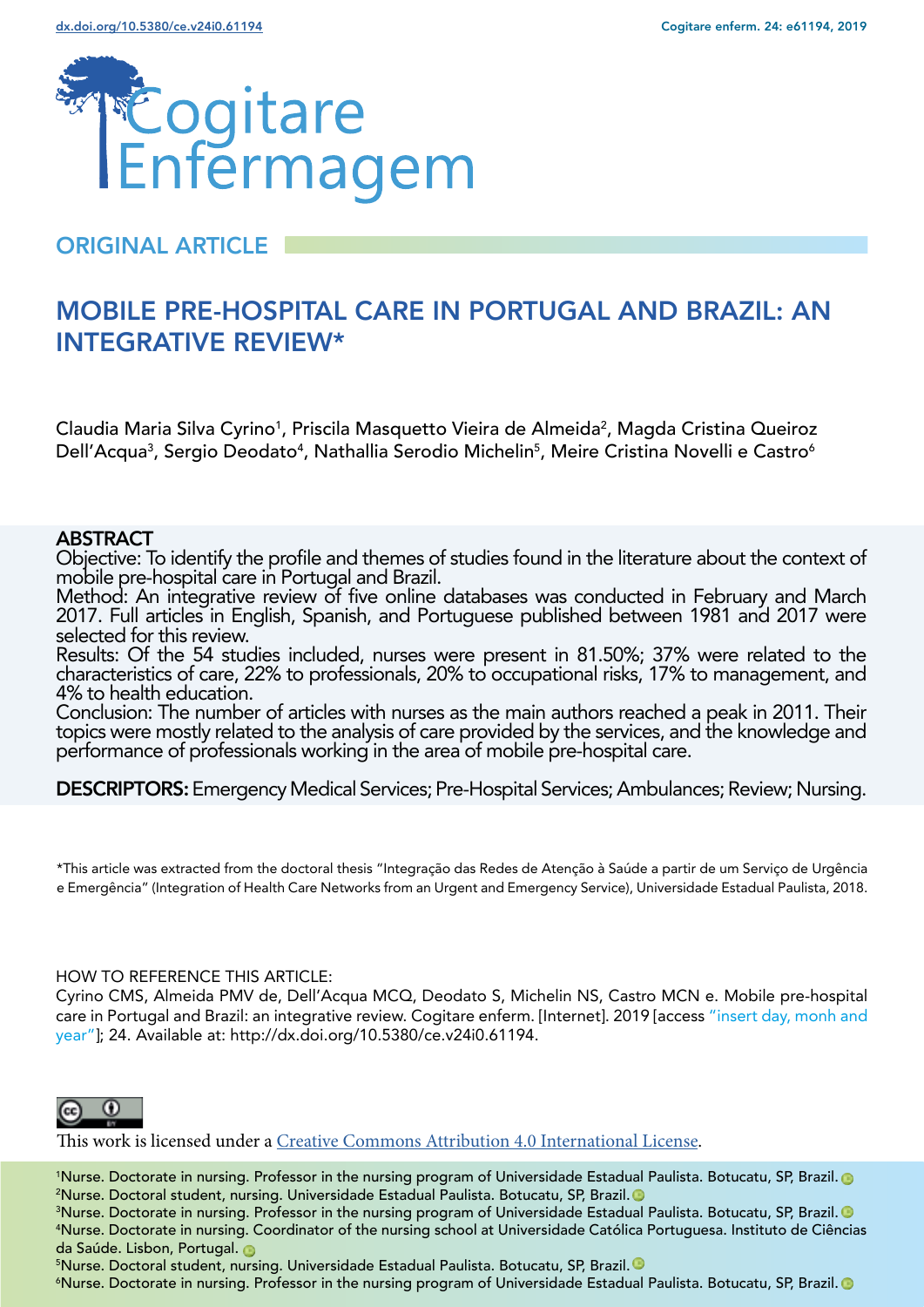# ARTIGO ORIGINAL / ARTÍCULO ORIGINAL

## *PRÉ-HOSPITALAR MÓVEL EM PORTUGAL E BRASIL: REVISÃO INTEGRATIVA*

#### *RESUMO*

Objetivo: identificar o perfil das publicações e os temas abordados na literatura no contexto pré-hospitalar móvel em Portugal e no Brasil.

Método: revisão integrativa realizada em cinco bases de dados online entre os meses de fevereiro e março de 2017. Foram selecionados artigos completos nos idiomas inglês, espanhol e português entre os anos de 1981 e 2017.

Resultados: dos 54 estudos incluídos, os enfermeiros estiveram presentes em 81,50% deles. Verificou-se que 37% estavam relacionados às características dos atendimentos, 22% aos profissionais, 20% aos riscos ocupacionais, 17% à gestão e 4% à educação em saúde.

Conclusão: as publicações tiveram um pico no ano de 2011 sendo os profissionais enfermeiros os principais autores. Como temática, foram abordados, majoritariamente, a análise dos atendimentos dos serviços e o perfil, conhecimento e atuação dos profissionais atuantes no pré-hospitalar móvel.

DESCRITORES: Serviços Médicos de Emergência; Serviços Pré-Hospitalares; Ambulâncias; Revisão; Enfermagem.

## *ATENCIÓN MÓVIL PREHOSPITALARIA EN PORTUGAL Y BRASIL: REVISIÓN INTEGRATIVA*

#### *RESUMEN*

Objetivo: Identificar el perfil de las publicaciones y los temas abordados en la literatura sobre atención prehospitalaria móvil en Portugal y Brasil.

Método: Revisión integrativa con búsqueda en cinco bases de datos online, realizada entre febrero y marzo de 2017. Fueron seleccionados artículos completos en inglés, español y portugués desde 1981 hasta 2017.

Resultados: Los enfermeros estuvieron presentes en el 81,50% de los 54 estudios incluidos. Se verificó que 37% hacían referencia a tipos de atención, 22% a profesionales, 20% a riesgos laborales, 17% a gestión y 4% a educación en salud.

Conclusión: Las publicaciones tuvieron un pico en 2011, con los profesionales de enfermería como principales autores. A nivel temático, fueron abordados, mayoritariamente, el análisis de la atención en cada servicio y el perfil, conocimientos y desempeño de los profesionales actuantes en la atención prehospitalaria móvil.

DESCRIPTORES: Servicios Médicos de Urgencia; Servicios Prehospitalarios; Ambulancias; Revisión; Enfermería.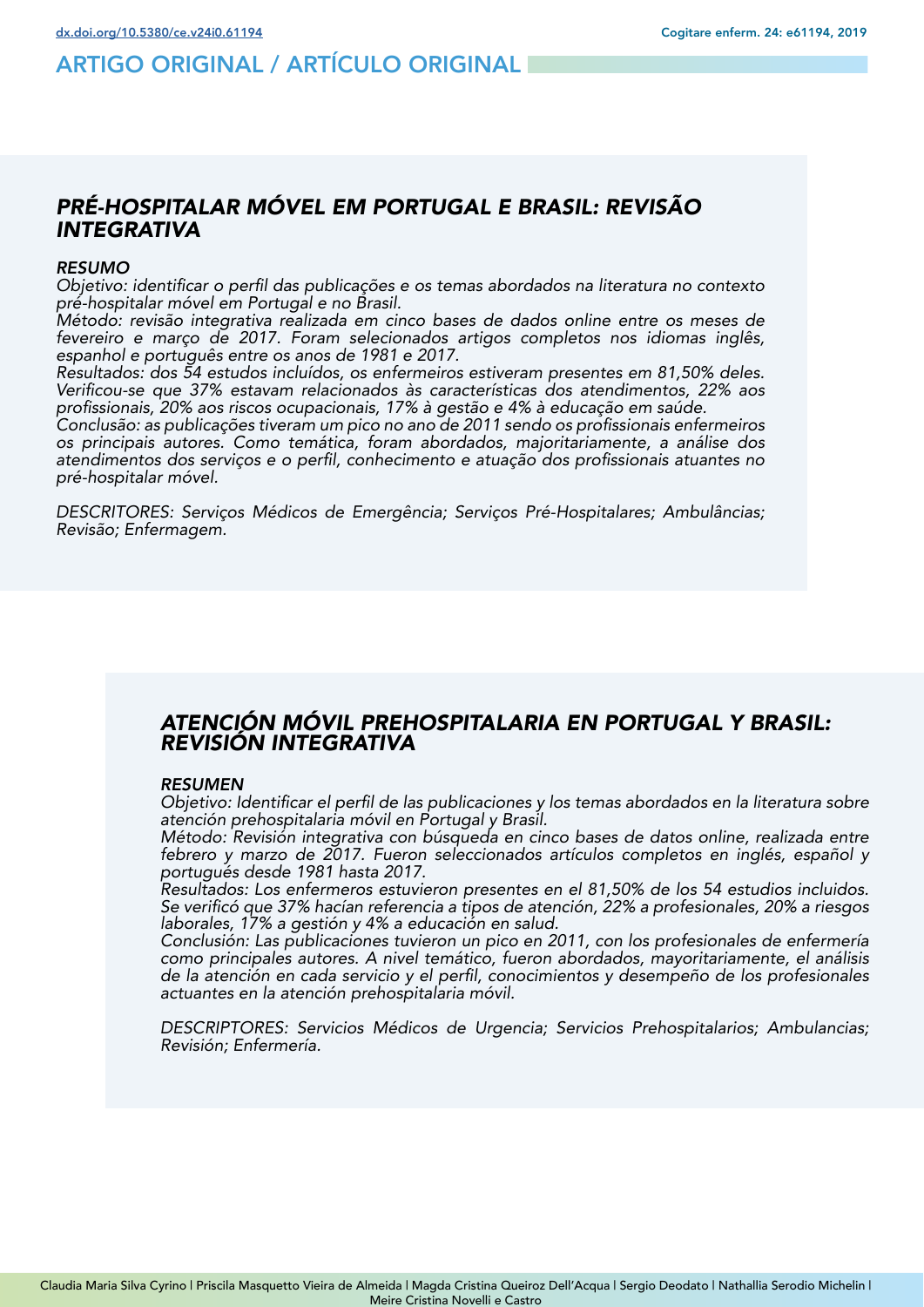#### INTRODUCTION

The history of mobile pre-hospital care is linked with the military and wars, when many soldiers' lives were lost, especially due to the lack of immediate care. Measures were required to improve the care of these people on the battlefield<sup>(1)</sup>.

Since then, mobile pre-hospital care has developed significantly in order to meet the needs of the population with acute aggravation outside of the hospital environment. These developments include the qualification of professionals and technological advances to restore vital functions, among others<sup>(1)</sup>.

With an increased number of traffic accidents and sudden illnesses resulting mainly from social conditions and population concentration, each country has defined its own care characteristics and models to meet such singularities<sup>(2)</sup>.

Currently, specialized teams with different skills and qualifications and equipped with technological devices may reach places minutes after an emergency situation. Areas of intervention include the life process, minor trauma or incidents with multiple victims, people with mental disorders, and oncological patients<sup>(3-4)</sup>. These teams are assisted by an urgent care center and have different names, depending on the context where they operate, all of them with the purpose of assisting with patient screening and treatment<sup> $(4-5)$ </sup>.

The team involved in care provision must be structured, trained, and qualified, technically and scientifically, so that excellent care is provided, respecting the ethical concepts of each professional category.

In Brazil, mobile pre-hospital care is provided by the Mobile Emergency Care Service (SAMU 192), the fire department, rescue teams of highway concessionaires, public security agencies, and public and private sanitary transportation agencies<sup>(4)</sup>.

In Portugal, the Integrated Medical Emergency System (SIEM) was created in 1981, which includes the mobile services of the Public Security Police (PSP), the National Republican Guard (GNR), the National Institute of Medical Emergency (INEM), the fire department, and the Portuguese Red Cross<sup>(5)</sup>.

Therefore, mobile pre-hospital services have many variants. Therefore, this study was conducted to provide a better understanding of the universe of publications about this topic in Portugal and Brazil. The study question is: What topics are addressed in the scientific literature about the mobile pre-hospital context in Portugal and Brazil?

Considering the constant changes in the health profile of the population, especially in relation to urgent and emergency care, the production of scientific knowledge is critical to understand the profile of these services and care besides the changes over the years. Studies like this one allow a review of a large number of publications on the theme of mobile pre-hospital care in search of the best available evidence and the possibility for further studies in this field.

## **METHOD**

An integrative review was developed to obtain a comprehensive understanding of the topic and identify possible knowledge gaps that must be explored  $(6-8)$ .

The following steps were performed in this review: the definition of objectives and inclusion and exclusion criteria, the definition of information to be extracted from selected articles, and the analysis and discussion of results<sup>(9)</sup>.

The study question, based on the strategy of PICOT (population, intervention,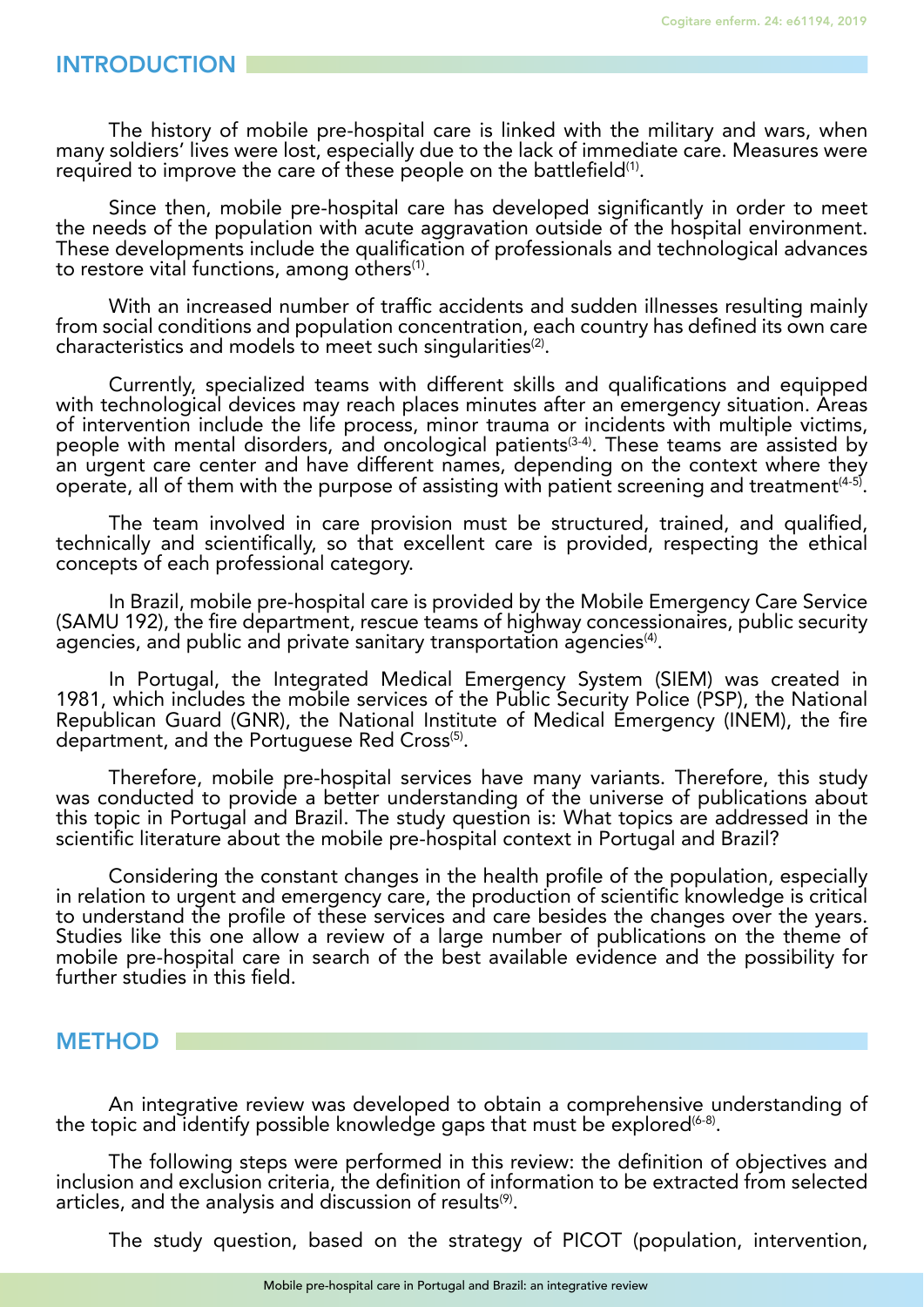control, outcome, and time)<sup>(10)</sup> was: What topics related to the mobile pre-hospital context in Portugal and Brazil have been addressed in studies since 1981? The definition of a milestone was based on the implementation of SIEM in Portugal.

To answer this question, two independent researchers analyzed the following online databases: Literatura Latino-Americana e do Caribe em Ciências da Saúde (LILACS), the Web of Science, Ebsco (CINAHL, Medline, SciELO, Medical Latina), Repositório Científico de Access Aberto de Portugal (RCAAP), and Google Scholar.

The descriptors used in the search, using Health Sciences Descriptors (DeCS - Descritores em Ciências da Saúde) and Medical Subject Headings (MeSH), were as follows: *serviços médicos de emergência, serviços de atendimento de emergência, serviços de saúde de emergência, atendimento pré-hospitalar, ambulâncias, assistência pré-hospitalar,*  and *serviços pré-hospitalares* (in Portuguese); and emergency medical services, emergency<br>medicine, emergency care, ambulances, paramedic, emergency health services, prehospital care, and mobile emergency units (in English). Associations were made with the Boolean operator OR.

The inclusion criteria were as follows: full-text original articles available in these databases in English, Spanish, or Portuguese; and A1 and A2 classification by the Commission for the Improvement of Higher Education Personnel (CAPES 2016). Exclusion criteria were as follows: studies on interhospital transport and fixed pre-hospital services, and other bibliographical, integrative, or systematized reviews; editorials; newspaper articles; endof-course assignments; dissertations; and theses.

First, the titles of selected articles were read, followed by the abstracts. The articles not related to pre-hospital service in Portugal or Brazil were excluded, and after that, the full texts of the articles were read.

The studies meeting the inclusion criteria were inserted in an instrument developed by the authors in Excel 2010® that included the following variables: the name of the journal, the name and professional category of the authors, the Qualis of the journal according to the CAPES 2016 classification, the year of publication, the country, the study design, and the study topic.

Data collection and analysis were performed in February and March 2017. A reverse search was also performed using the references of the selected articles. The results were compared by the two researchers; disagreements were resolved by consensus.

According to inclusion criteria, 54 studies were selected for analysis. Figure 1 illustrates the selection process in detail.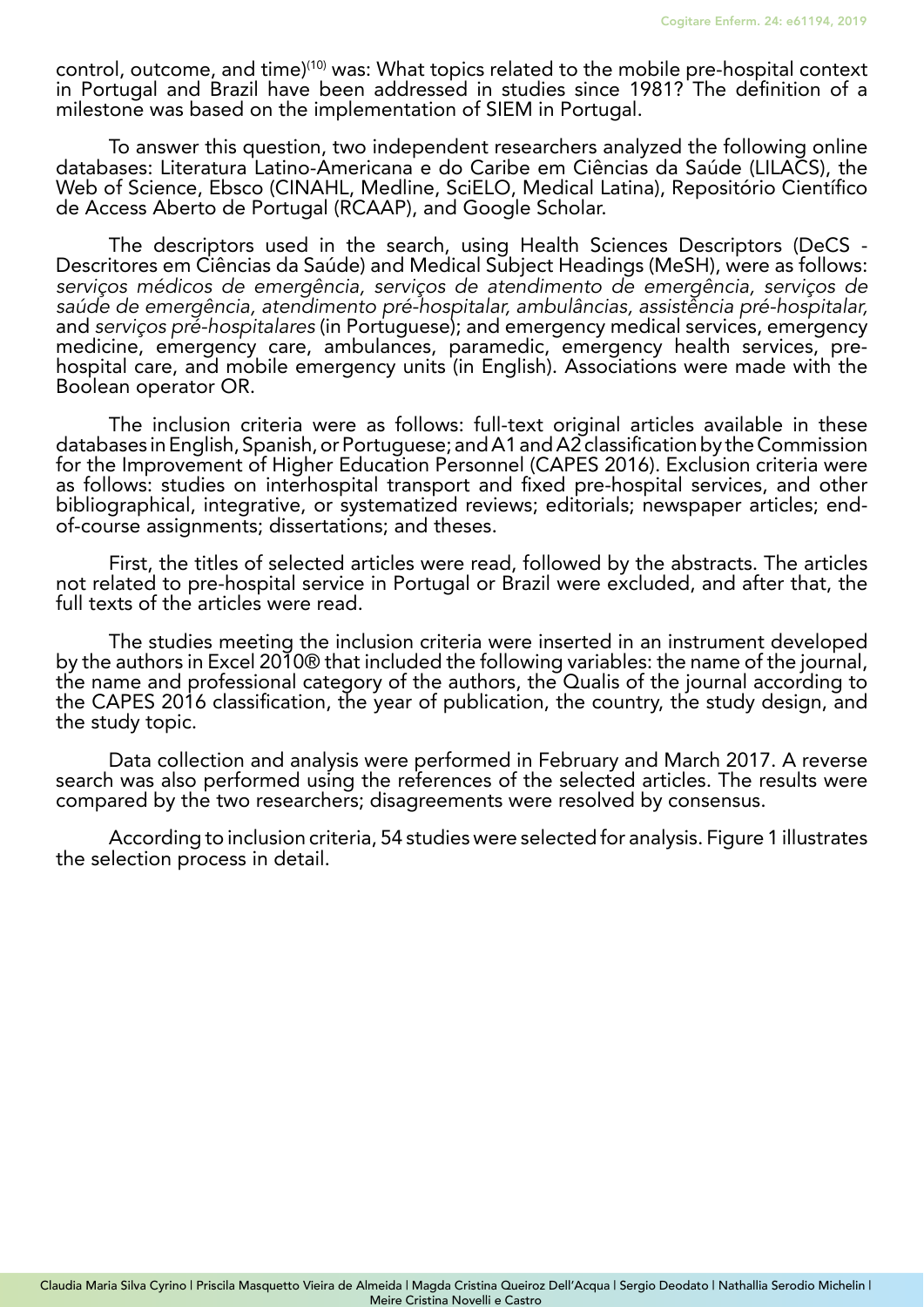

Figure 1 - Flowchart of the search strategy, 1981 to 2017. Lisbon, Portugal, 2017

## RESULTS

In total, 54 studies published between 1991 and 2016 were obtained, 52 (96.30%) of which were related to Brazilian services and two (3.70%) to Portuguese services.

An increase was observed in the number of studies between 2008 and 2015, with a peak in 2011. Regarding study design, 30 (55%) adopted a quantitative approach and 24 (45%) had a qualitative design.

Nursing professionals were present in 44 (81.50%) of the articles analyzed, four (7.40%) were developed by medical professionals only, and the remaining studies by psychologists, sociologists, and engineers. Table 1 shows the selected categories after reading and data analysis, and the main topics addressed.

| <b>Categories</b>              | <b>Topics</b>                                                         | %   |
|--------------------------------|-----------------------------------------------------------------------|-----|
| I. Care characteristics        | Clinical topics, trauma, air rescue, gynecology and obstetrics        | 37  |
| II. Professionals of PHC       | Profile, knowledge, and performance of professionals in mobile<br>PHC | 22  |
| III. Occupational risks in PHC | Biological and cardiovascular risks                                   | 20  |
| IV. Management of PHC          | Internal and external aspects of mobile PHC                           | 17  |
| V. Health education            | Internal and external environment                                     | 4   |
| Total $(n=54)$                 |                                                                       | 100 |

Table 1 - Categorization of topics of selected articles developed from 1991 to 2016. Lisbon, Portugal, 2017

Key: PHC = pre-hospital care.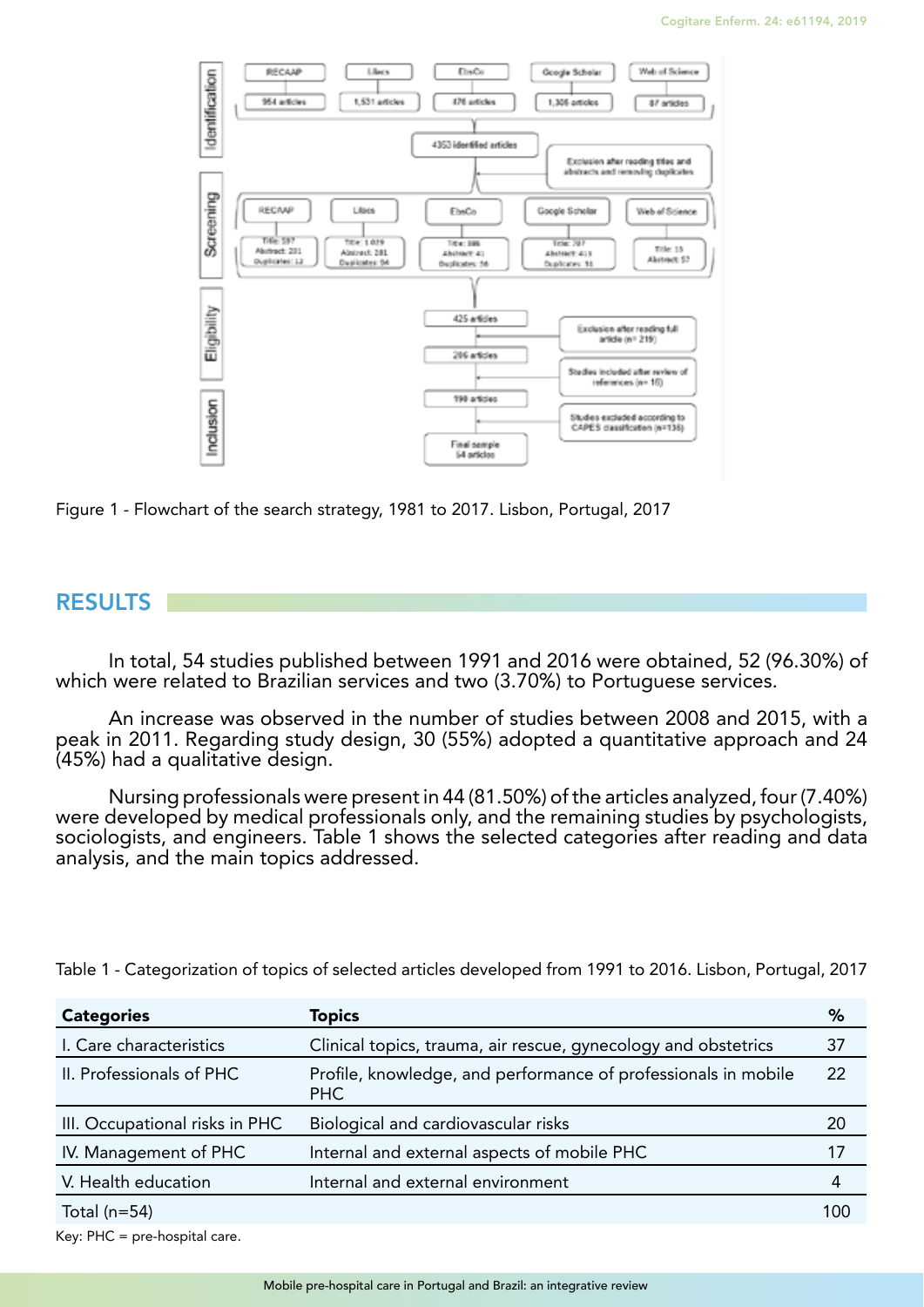Due to an increasing number of traffic accidents and cases of urban violence, in addition to a global demographic and epidemiological transition, an increase in mobile pre-hospital services has been reported to meet population demand, especially in Brazil $(2,4)$ .

SAMU 192 was created in Brazil in 2003, and after the official implementation, the services were structured to improve and qualify the emergency services. These data suggest an increasing number of publications starting in 2008, with a peak in 2011<sup>(4)</sup>.

The topics of the studies were analyzed, leading to five categories: the characteristics of mobile pre-hospital care; professionals of mobile pre-hospital services; the occupational risks of mobile pre-hospital services; management; and health education $(6,7)$ .

#### Category I: The characteristics of mobile pre-hospital care

Of all studies, 37% refer to this category, 57.14% of which were published by professional nurses.

Care provided to victims of traffic accidents was the main topic of investigation<sup>(2,11-22)</sup>; the other studies were related to air rescue services<sup>(23-26)</sup>, profiles of clinical occurrences<sup>(27)</sup>, and the survival of patients with cardiorespiratory arrest attended to in the pre-hospital environment<sup>(28)</sup>; one study addressed the care provided to pregnant women<sup>(29)</sup>.

These topics are related to the purpose of the pre-hospital mobile service in Brazil, which is to reduce morbidity and mortality due to external causes, with an emphasis on early care. The articles found in this review address the care of these victims and interventions performed at accident scenes<sup>(12,15,18,20)</sup>.

One study reported that, despite an increase in traffic accidents, patient lethality decreased, and the technical support team was responsible for most of the care provided<sup>(11,13)</sup>.

Thus, investments are required in the training and qualification of professionals who are responsible for providing care to specific populations, such as older people(16) and men of an economically active age<sup>(14,19,22)</sup> affected by traumatic injuries.

Georeferencing studies in this setting are important for safety and accident-prevention interventions. Fatalities were associated with severe injuries in the abdomen, thorax, and lower  $limbs^{(2)}$ .

Regarding the use of motorcycles and air transport as emergency vehicles, they were considered effective, especially during rush hours. Motorcycles can respond faster than an ambulances in terms of getting care to victims<sup>(17)</sup>, and air transport was used by patients who needed a fast transfer to a hospital $(25)$ .

Regarding the clinical conditions treated by the mobile pre-hospital team, the most frequent were neurological disorders, followed by cardiologic and respiratory disorders<sup>(27)</sup>, which are particularly related to comorbidities and risk factors affecting the population worldwide. Cardiopulmonary resuscitation in this context was presented as a determinant of survival when performed early<sup>(28)</sup>.

Also in this context, one study addressed obstetrical care: the authors identified a high demand of this population sent to a hospital service unnecessarily. Therefore, risk classification protocols should be implemented for the proper care and flow of pregnant  $woman^{(29)}$ .

#### Category II: Professionals of mobile pre-hospital services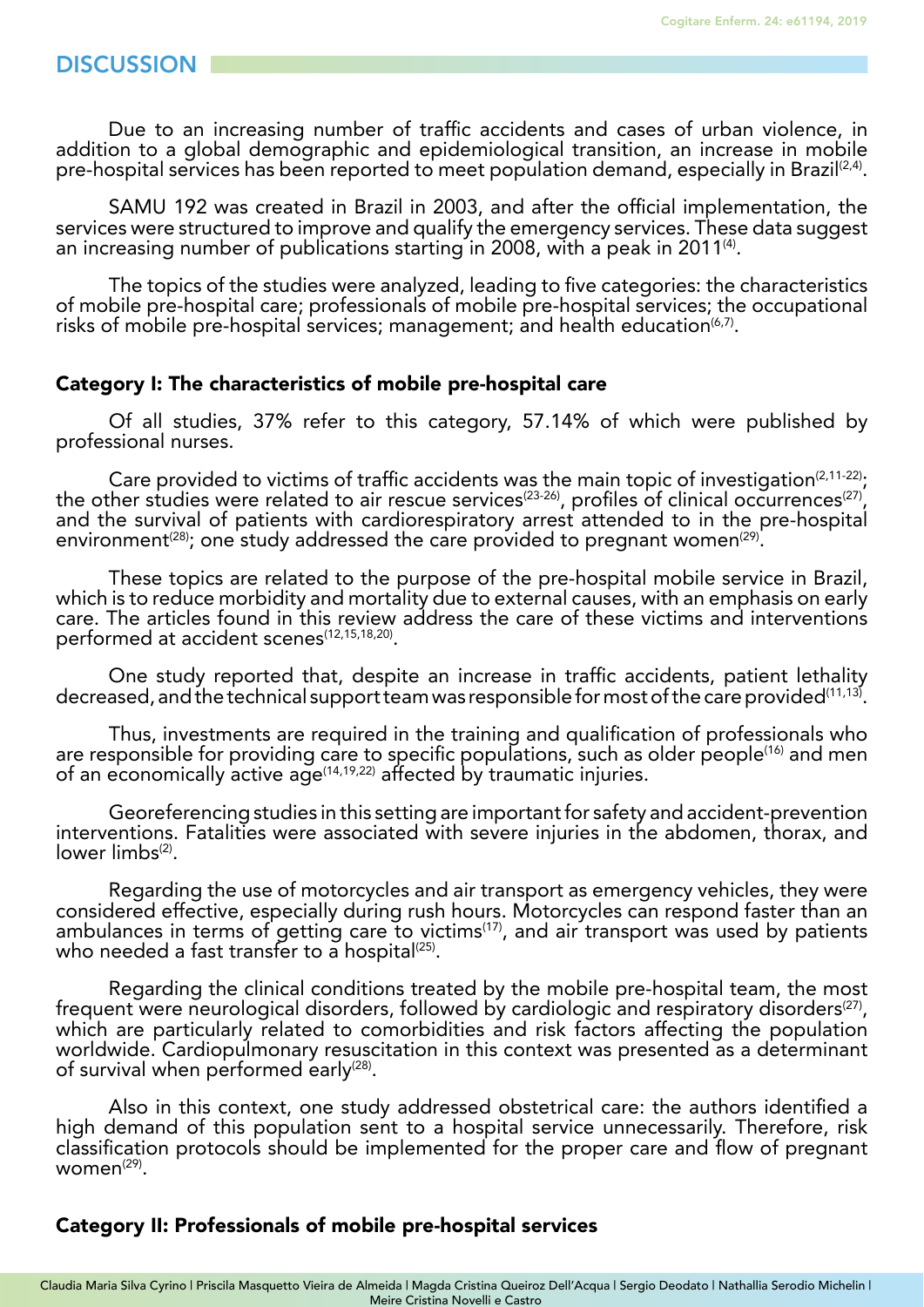Twenty-two percent of the studies were related to the profile, knowledge and performance of professionals in mobile pre-hospital services. All articles in this category were produced in Brazil.

Studies on the performance and qualification of nursing professionals in this context show that they need to develop specific skills in order to provide quality care to the population<sup>(30-32)</sup>, and as administrators in the process of implementation of mobile prehospital services<sup>(30-31,33)</sup>.

The first article selected for this review was related to this topic. The author highlighted<br>pre-hospital emergency services as a new challenge for nursing professionals<sup>(34)</sup>. Ten years after this publication, this care model still presents a challenging scenario. The author reports dispute over institutional power in pre-hospital care and that regulations should be implemented in partnership with different actors involved in health care<sup>(35)</sup>.

The professionals' knowledge about how to act in cases of facial trauma with tooth loss was an important factor that may compromise the subsequent tooth replantation process of these patients $(36)$ .

Representation of care in this scenario<sup>(37)</sup>, job satisfaction<sup>(38)</sup>, and feelings about the possibility of saving lives were also topics analyzed in the studies, which had a prevalence of words like urgency, emergency, responsibility, knowledge, agility, ability, death, and dedication<sup>(31,37)</sup>.

Environmental factors such as rain and cold, and other organizational factors, such as work schedules and conflicts during the service of care and with other institutions that provide mobile pre-hospital services, were considered negative factors(38-41).

Learning about the characteristics and the profile of the professionals that work in this environment allows the development of strategies for the maintenance and promotion of the mental and physical health of these professionals.

## Category III: The occupational risks of mobile pre-hospital services

Studies related to the occupational risks to which the professionals are exposed accounted for 20% of all articles and were all conducted in Brazil.

The first study in this category was published in 2006 and addressed the identification of occupational risks to which the professionals were exposed, particularly biological risks, moral aggressions, car accidents, and physical aggression from patients and the community(42).

Later studies were mainly about exposure to biological risks and actions after the accident. These studies showed an incidence of 19.8% to 41.2% of accidents involving biological materials; more than 80% of the cases remained underreported, and 50% of the professionals who were affected had no serological follow-up<sup>(43-45)</sup>.

In the health service, reporting an accident is still directly linked to suffering punitive measures, so the importance and consequence of these measures should be clarified.

Most accidents involved blood, saliva, pleural fluid, and gastric secretions, with the lack of personal protective equipment, interventions during ambulance movement, and limited space being reported as the main reasons for these occurrences<sup>(45)</sup>.

Along these lines, adherence to standard precautions was also analyzed, indicating poor knowledge by these professionals. Nurses and drivers were the professionals with good and poor knowledge about precautions, respectively. However, one of the analyses showed that none of the professional categories (physicians, nurses, nursing technicians/ assistants, and drivers) reached the desirable adequacy percentage ( $\geq$ 75%) for the use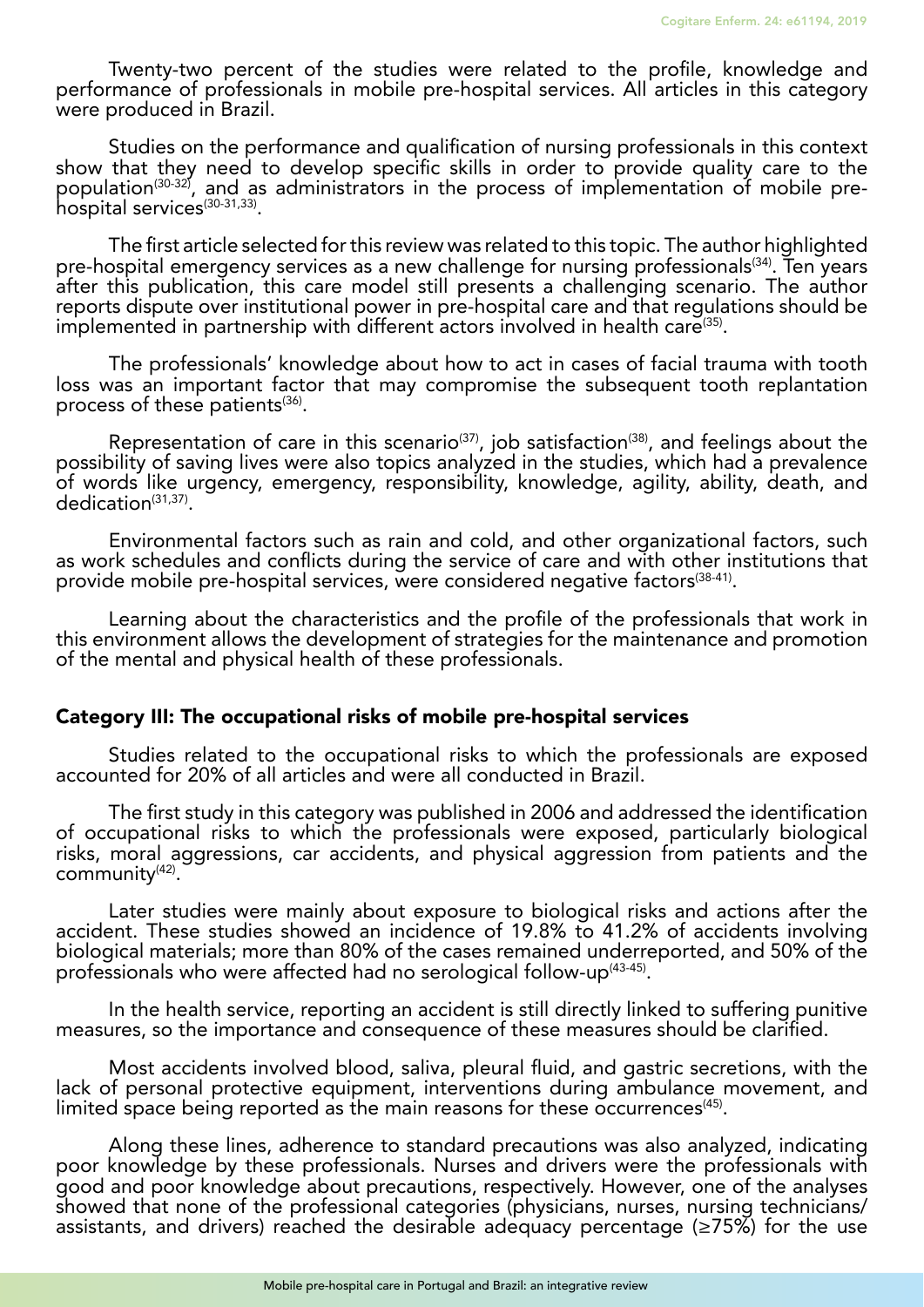of a face mask and safety goggles during care<sup>(46)</sup>. Therefore, the authors concluded that the knowledge of professionals about the use of standard precautions was not enough to promote attitudes to reduce occupational accidents<sup>(47-48)</sup>.

Two studies addressed the cardiovascular risks of professionals, with an emphasis on arterial hypertension. In these studies, the prevalence of hypertension was 33%, and it was associated with improper lifestyles and habits, as well as work conditions. These data are important for the development of prevention strategies for this population<sup>(49-50)</sup>.

In addition, one study identified that the management of waste generated by this service did not meet the requirements of current regulations on segregation, storage, packaging, identification, and transportation, which may have implications for the safety of the team, patient, and community, as well as possible environmental damage<sup>(51)</sup>.

#### Category IV: The management of pre-hospital care

This category includes articles about the quality of the management of care, public policies, and the implementation of this service in Brazil and Portugal. The management and strategic positioning of ambulances were also included in this discussion; they accounted for 17% of the findings.

The role of a nurse as a nursing manager was characterized as an advisor, a professional who guides the team and provides clarifications about the activities performed. This professional may use quality assessment instruments for care to indicate weaknesses and restructure the work process. On the other hand, the distance of this managing professional from the other members of the team was also discussed, a situation that changes the meaning of teamwork<sup>(52-53)</sup>.

Regarding the implementation process of pre-hospital services, challenges were observed while reorganizing the current care model to provide education to the population, train professionals, and provide human and material resources to respond with quality care and resolution to service complexity<sup>(54)</sup>. The public policies that quided this implementation strengthened care continuity and the provision of service in an articulated network of communication and care(54-58).

The hypercube queuing model, which addresses strategies for the distribution of ambulances according to availability and the priority of emergency calls, proved to be effective even on roads with heavy traffic. Mobile pre-hospital emergency services were also studied by researchers from areas other than health care<sup>(59-60)</sup>.

## Category V: Health education

Two articles (4%) addressed health education in the pre-hospital context in Brazil.

The training offered to nursing professionals to improve the entry of records forms, the information recorded on paper, and the way it is conveyed by telephone to the medical staff of the urgent care center, and the signs of patient severity was better observed by these professionals, leading to proper actions<sup>(61)</sup>.

Topics such as fainting, seizure, cardiorespiratory arrest, and airway obstruction by a foreign body, among others, were suggested by SAMU 192 professionals, for the development of educational booklets<sup>(62)</sup>.

One limitation of this study refers is that it was conducted with CAPES A1 and A2 databases only; other classifications may address topics related to mobile pre-hospital services not discussed here.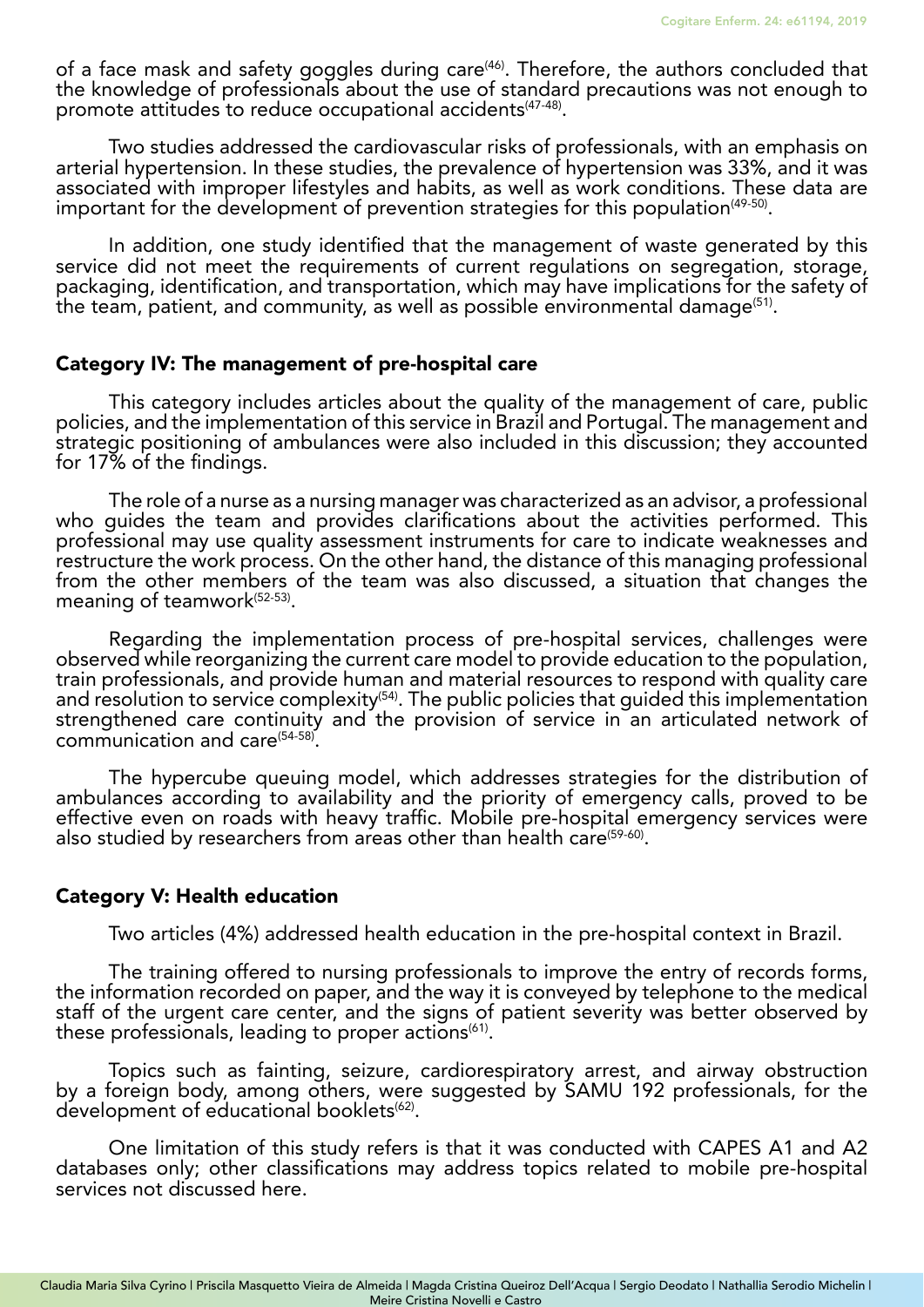The number of articles about mobile pre-hospital services increased in 2008, with a peak in 2011. The main study design was a quantitative approach, and nurses were the most frequent authors of the publications.

This study concluded that the main themes studied in this context were the profile of care, especially those related to trauma events; the performance of nursing professionals in an emergency scenario; occupational risks, particularly biological risks; service assessment by administrators; and health education.

# AGRADECIMENTOS

The authors would like to thank the Erasmus Mundus project – SUD-EU (EMA2- STRAND1, LOT14) for study financing during the sandwich doctorate scholarship period, allowing for the development of this study.

# REFERENCES

1. Ferrari D. História da ambulância. Revista Intensiva. 2006; 4:132.

2. Malvestio MA, Sousa RMC de. Sobrevivência após acidentes de trânsito: impacto das variáveis clínicas e pré-hospitalares. Rev. Saúde Públ. [Internet]. 2008 [access 08 dez 2018]; 42(4):639–47. Available at: <http://dx.doi.org/10.1590/S0034-89102008000400009>.

3. Oliveira A do S da S, Martins JC. Ser enfermeiro em Suporte Imediato de Vida: Significado das Experiências. Rev Enferm Ref. [Internet]. 2013 [Access 08 dez 2018]; 3(9):115–24. Available at: [http://](http://dx.doi.org/10.12707/RIII1287) [dx.doi.org/10.12707/RIII1287.](http://dx.doi.org/10.12707/RIII1287)

4. Ministério da Saúde (BR). Portaria n. 1.863, de 29 de setembro de 2003. Institui a Política Nacional de Atenção às Urgências, a ser implantada em todas as unidades federadas, respeitadas as competências das três esferas de gestão. Diário Oficial da União. 29 set 2003.

5. Instituto de Emergência Médica de Portugal (INEM). O Sistema Integrado de Emergência Médica. [Internet]. 2018 [access 08 dez 2018]. Available at: [https://www.inem.pt/category/inem/o-inem/.](https://www.inem.pt/category/inem/o-inem/)

6. Whittemore R, Knafl K. The integrative review: updated methodology. J Adv Nurs. [Internet]. 2005 [access 08 dez 2018]; 52(5):546–53. Available at: [https://doi.org/10.1111/j.1365-2648.2005.03621.x.](https://doi.org/10.1111/j.1365-2648.2005.03621.x)

7. Souza MT de, Silva MD da, Carvalho R de. Integrative review: what is it? How to do it? Einstein [Internet]. 2010 [access 08 dez 2018]; 8(1):102-6. Available at: [http://dx.doi.org/10.1590/s1679-](http://dx.doi.org/10.1590/s1679-45082010rw1134) [45082010rw1134](http://dx.doi.org/10.1590/s1679-45082010rw1134).

8. Mendes KDS, Silveira RC de C, Galvão CM. Revisão integrativa: método de pesquisa para a incorporação de evidências na saúde e na enfermagem. Texto contexto- enferm [Internet]. 2008 [access 08 dez 2018]; 17(4):758–64. Available at: <http://dx.doi.org/10.1590/S0104-07072008000400018>.

9. Ganong LH. Integrative Reviews of Nursing Research. Res Nurs e Heal. [Internet]. 1987 [access 08 dez 2018]; 10:1–11. Available at:<https://doi.org/10.1002/nur.4770100103>.

10. Grupo Anima Educação. Manual Revisão Bibliográfica Sistemática Integrativa: a pesquisa baseada em evidências [Internet]. 2014 [access 08 dez 208]. Available at: [http://disciplinas.nucleoead.com.br/pdf/](http://disciplinas.nucleoead.com.br/pdf/anima_tcc/gerais/manuais/manual_revisao.pdf) [anima\\_tcc/gerais/manuais/manual\\_revisao.pdf.](http://disciplinas.nucleoead.com.br/pdf/anima_tcc/gerais/manuais/manual_revisao.pdf)

11. Sant'Anna FL, Andrade SM, Sant'Anna FHM, Liberatti CLB. Acidentes com motociclistas : comparação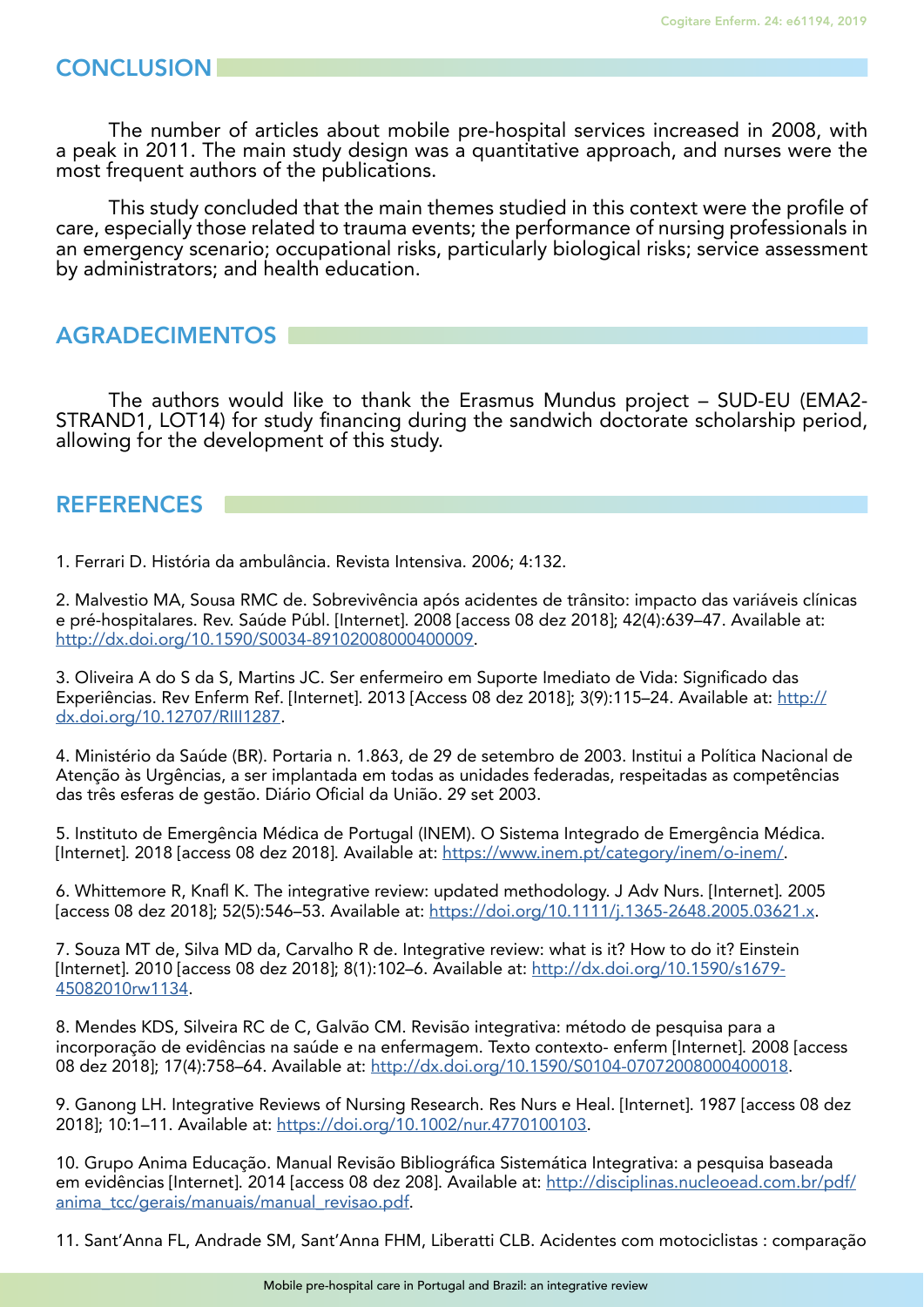entre os anos 1998 e 2010. Rev. Saúde Públ. [Internet]. 2013 [access 08 dez 2018]; 47(3):607–15. Available at: [http://dx.doi.org/10.1590/S0034-8910.2013047004375.](http://dx.doi.org/10.1590/S0034-8910.2013047004375)

12. Malvestio MA, Sousa RMC de. Acidentes de trânsito: caracterização das vítimas segundo o "Revised Trauma Score" medido no período pré-hospitalar. Rev. Esc. Enferm. USP. [Internet]. 2002 [access 08 dez 2018]; 36(4):394–401. Available at:<http://dx.doi.org/10.1590/S0080-62342002000400014>.

13. Pereira WA da P, Lima MAD da S. Atendimento pré-hospitalar : caracterização das ocorrências de acidente de trânsito. Acta Paul. Enferm. [Internet]. 2006 [access 08 dez 2018]; 19(3):279–83. Available at: <http://dx.doi.org/10.1590/S0103-21002006000300004>.

14. Neta DSR, Alves AK e S, Leão G de M, Araújo AA de. Perfil das ocorrências de politrauma em condutores motociclísticos atendidos pelo SAMU de Teresina-PI. Rev. bras. enferm. [Internet]. 2012 [access 08 dez 2018]; 65(6):936–41. Available at: [http://dx.doi.org/10.1590/S0034-71672012000600008.](http://dx.doi.org/10.1590/S0034-71672012000600008)

15. Ladeira RM, Barreto SM. Fatores associados ao uso de serviço de atenção pré-hospitalar por vítimas de acidentes de trânsito. Cad Saude Publica [Internet]. 2008 [access 08 dez 2018]; 24(2):287–94. Available at: [http://dx.doi.org/10.1590/S0102-311X2008000200007.](http://dx.doi.org/10.1590/S0102-311X2008000200007)

16. Silva HC da, Pessoa R de L, Menezes RMP de. Trauma em idosos: access ao sistema de saúde pelo atendimento pré-hospitalar. Rev Lat Am Enferm. [Internet]. 2016 [access 08 dez 2018]; 24. Available at: <http://dx.doi.org/10.1590/1518-8345.0959.2690>.

17. Soares-Oliveira M, Egipto P, Rn IC, Cunha-Ribeiro LM. Emergency motorcycle: has it a place in a medical emergency system? Am J Emerg Med [Internet]. 2007 [access 08 dez 2018]; 25:620–2. Available at: [https://doi.org/10.1016/j.ajem.2006.11.030.](https://doi.org/10.1016/j.ajem.2006.11.030)

18. Malvestio MA, Sousa RMC de. Análise do valor predeterminante dos procedimentos da fase préhospitalar na sobrevivência das vítimas de trauma. Rev Lat Am Enferm. [Internet]. 2008 [access 08 dez 2018]; 16(3). Available at: <https://doi.org/10.1590/S0104-11692008000300016>.

19. Diniz EPH, Pinheiro LC, Proietti FA. Quando e onde se acidentam e morrem os motociclistas em Belo Horizonte, Minas Gerais, Brasil. Cad Saude Publica [Internet]. 2015 [access 08 dez 2018]; 31(12):2621–34. Available at: [http://dx.doi.org/10.1590/0102-311X00112814.](http://dx.doi.org/10.1590/0102-311X00112814)

20. Malvestio MA, Sousa RMC de. Suporte avançado à vida : atendimento a vítimas de acidentes de trânsito. Rev. Saúde Públ. [Internet]. 2002 [access 08 dez 2018]; 36(5):584–9. Available at: [http://dx.doi.](http://dx.doi.org/10.1590/S0034-89102002000600007) [org/10.1590/S0034-89102002000600007](http://dx.doi.org/10.1590/S0034-89102002000600007).

21. Pereira WA da P, Lima MAD da S. O trabalho em equipe no atendimento pré-hospitalar à vítima de acidente de trânsito. Rev. Esc. Enferm. USP. [Internet]. 2009 [access 08 dez 2018]; 43(2):320–7. Available at: [http://dx.doi.org/10.1590/S0080-62342009000200010.](http://dx.doi.org/10.1590/S0080-62342009000200010)

22. Dias ARN, Abib S de CV, Poli-de-Figueiredo LF, Perfeito JAJ. Entrapped victims in motor vehicle collisions : characteristics and prehospital care in the city of Sa. Clinics [Internet]. 2011 [ access 08 dez 2018]; 66(1):21–5. Available at: [http://dx.doi.org/10.1590/S1807-59322011000100005.](http://dx.doi.org/10.1590/S1807-59322011000100005)

23. Schweitzer G, Nascimento ERP do, Nascimento KC do, Moreira AR, Bertoncello KCG. Protocolo de cuidados de enfermagem no ambiente aeroespacial á pacientes traumatizados- cuidados durante e após o voo. Texto contexto- enferm. [Internet]. 2011 [access 08 dez 2018]; 20(3):478–85. Available at: [http://](http://dx.doi.org/10.1590/S0104-07072011000300008) [dx.doi.org/10.1590/S0104-07072011000300008](http://dx.doi.org/10.1590/S0104-07072011000300008).

24. Schweitzer G, Nascimento ERP do, Moreira AR, Bertoncello KCG. Protocolo de cuidados de enfermagem no ambiente aeroespacial a pacientes traumatizados : cuidados antes do voo. Rev. bras. enferm. [Internet]. 2011 [access 08 dez 2018]; 64(6):1056–66. Available at: [http://dx.doi.org/10.1590/](http://dx.doi.org/10.1590/S0034-71672011000600011) [S0034-71672011000600011](http://dx.doi.org/10.1590/S0034-71672011000600011).

25. Nardoto EML, Diniz JMT, Cunha CEG da. The profile of victims attended by the Pernambuco Prehospital air service. Rev da Esc Enferm da USP [Internet]. 2011 [access 08 dez 2018]; 45(1):237–42. Available at: [http://dx.doi.org/10.1590/S0080-62342011000100033.](http://dx.doi.org/10.1590/S0080-62342011000100033)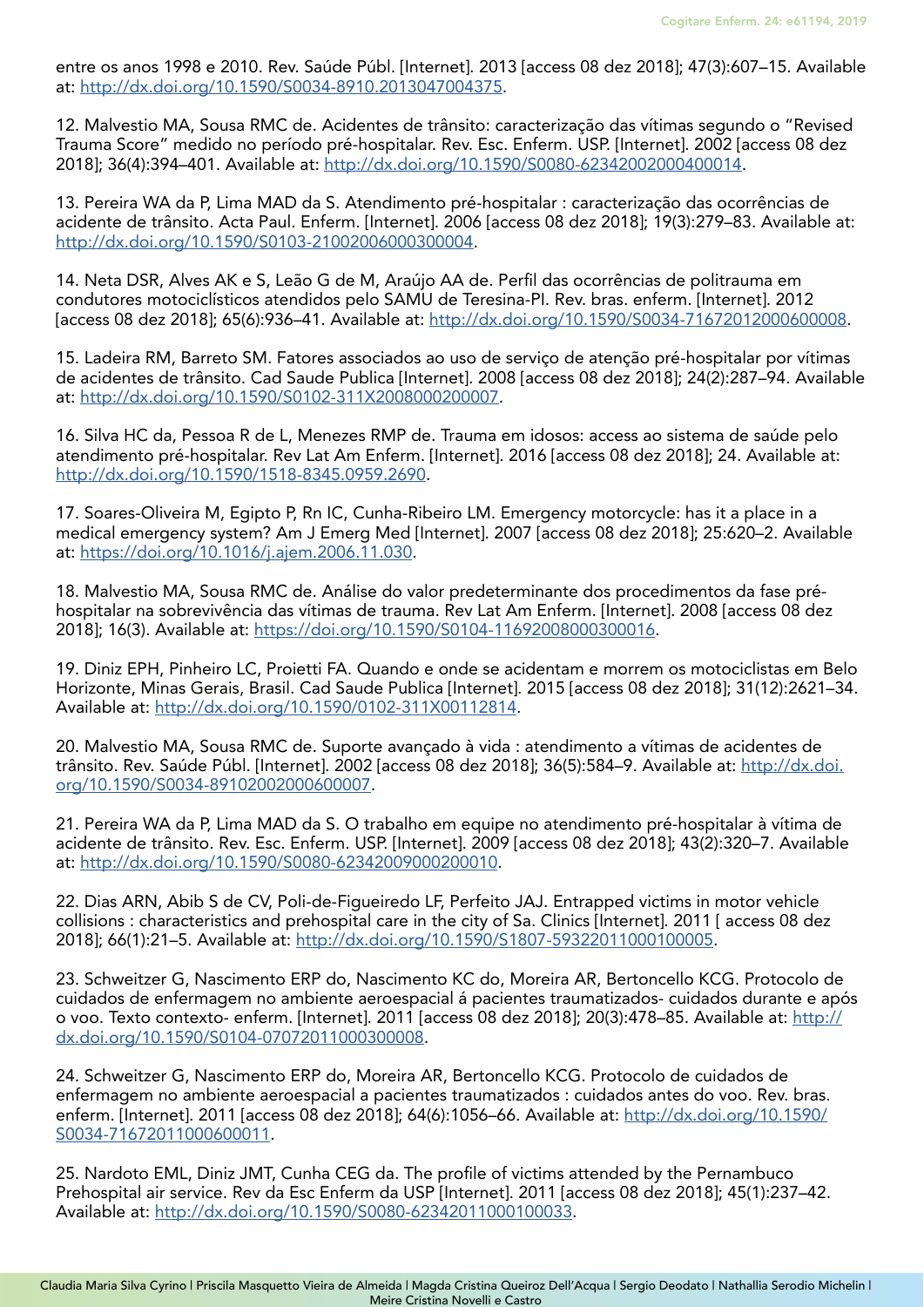26. Rocha PK, Prado ML do, Radünz V, Wosny AD de M. Assistência de enfermagem em serviço préhospitalar e remoção aeromédica. Rev Bras Enferm. [Internet]. 2003 [access 08 dez 2018]; 56(6):695–8. Available at: [http://dx.doi.org/10.1590/S0034-71672003000600022.](http://dx.doi.org/10.1590/S0034-71672003000600022)

27. Marques GQ, Lima MAD da S, Ciconet R. Agravos clínicos atendidos pelo Serviço de Atendimento Móvel de Urgência (SAMU) de Porto Alegre - RS. Acta Paul Enferm. [Internet]. 2011 [access 08 dez 2018]; 24(2):185–91. Available at: [http://dx.doi.org/10.1590/S0103-21002011000200005.](http://dx.doi.org/10.1590/S0103-21002011000200005)

28. Morais DA, Carvalho DV, Correa A dos R. Parada cardíaca extra-hospitalar : fatores determinantes da sobrevida imediata após manobras de ressuscitação cardiopulmonar. Rev Lat Am Enferm. [Internet]. 2014 [access 08 dez 2018]; 22(4):562–8. Available at: <http://dx.doi.org/10.1590/0104-1169.3453.2452>.

29. Michilin NS, Jensen R, Jamas MT, Pavelqueires S, Parada CMG de L. Análise dos atendimentos obstétricos realizados pelo Serviço de Atendimento Móvel de Urgência. Rev bras enferm. [Internet]. 2016 [access 08 dez 2018]; 69(Samu 192):669–75. Available at: [http://dx.doi.org/10.1590/0034-](http://dx.doi.org/10.1590/0034-7167.2016690408i) [7167.2016690408i](http://dx.doi.org/10.1590/0034-7167.2016690408i).

30. Avelar VLLM de, Paiva KCM de. Configuração identitária de enfermeiros de um serviço de atendimento móvel de urgência. Rev bras enferm. [Internet]. 2010 [access 08 dez 2018]; 63(6):1010–8. Available at: [http://dx.doi.org/10.1590/S0034-71672010000600022.](http://dx.doi.org/10.1590/S0034-71672010000600022)

31. Romanzini EM, Bock LF. Concepções e sentimentos de enfermeiros que atuam no atendimento préhospitalar sobre a prática e a formação profissional. Rev Lat Am Enferm. [Internet]. 2010 [access 08 dez 2018]; 18(2):105–12. Available at: [http://dx.doi.org/10.1590/S0104-11692010000200015.](http://dx.doi.org/10.1590/S0104-11692010000200015)

32. Gentil RC, Ramos LH, Whitaker IY. Capacitação de Enfermeiros em atendimento pré-hospitalar. Rev Lat Am Enferm. [Internet]. 2008 [access 08 dez 2018]; 16(2):192-7. Available at: [http://dx.doi.org/10.1590/](http://dx.doi.org/10.1590/S0104-11692008000200004) [S0104-11692008000200004](http://dx.doi.org/10.1590/S0104-11692008000200004).

33. Figueiredo DLB, Costa ALRC. Serviço de Atendimento Móvel às Urgências Cuiabá: desafios e possibilidades para profissionais de enfermagem. Acta Paul Enferm. [Internet]. 2009 [access 08 dez 2018]; 22(5):707–10. Available at: [http://dx.doi.org/10.1590/S0103-21002009000500018.](http://dx.doi.org/10.1590/S0103-21002009000500018)

34. Tacahashi DM. Assistência de enfermagem pré-hospitalar às emergências- um novo desafio para enfermagem. Rev bras enferm. [Internet]. 1991 [access 08 dez 2018]; 44(2/3):113–5. Disponívem em: <http://dx.doi.org/10.1590/S0034-71671991000200014>.

35. Martins PPS, Prado ML do. Enfermagem e serviço de atendimento pré-hospitalar: descaminhos e perspectivas. Rev bras enferm. [Internet]. 2003 [access 08 dez 2018]; 56(1):71–5. Available at: [http://](http://dx.doi.org/10.1590/S0034-71672003000100015) [dx.doi.org/10.1590/S0034-71672003000100015](http://dx.doi.org/10.1590/S0034-71672003000100015).

36. Cardoso L de C, Poi WR, Panzarini SR, Sonoda CK, Rodrigues T da S, Manfrin TM. Knowledge of firefighters with special paramedic training of the emergency management of avulsed teeth. Dent Traumatol [Internet]. 2009 [access 08 dez 2018]; 58–63. Available at: [https://doi.org/10.1111/j.1600-](https://doi.org/10.1111/j.1600-9657.2008.00684.x) [9657.2008.00684.x](https://doi.org/10.1111/j.1600-9657.2008.00684.x).

37. Nascimento KC do, Gomes AMT, Erdmann AL. A estrutura representacional do cuidado intensivo para profissionais de Unidade de Terapia Intensiva móvel. Rev. Esc. Enferm. USP [Internet]. 2013 [access 08 dez 2018]; 47(1):176–84. Available at: [http://dx.doi.org/10.1590/S0080-62342013000100022.](http://dx.doi.org/10.1590/S0080-62342013000100022)

38. Alves M, Rocha TB da, Ribeiro HCTC, Gomes GG, Brito MJM. Particularidades do trabalho do enfermeiro no serviço de atendimento móvel de urgência de Belo Horizonte. Texto contexto- enferm. [Internet]. 2013 [access 08 dez 2018]; 22(1):208–15. Available at: [http://dx.doi.org/10.1590/S0104-](http://dx.doi.org/10.1590/S0104-07072013000100025) [07072013000100025.](http://dx.doi.org/10.1590/S0104-07072013000100025)

39. Tallo FS, Campos IS De, Abib V, Andre I, Baitello L, Renato II, et al. An evaluation of the professional , social and demo- graphic profile and quality of life of physicians working at the Prehospital Emergency Medical System ( SAMU ) in Brazil. Clinics [Internet]. 2014 [access 08 dez 2018]; 2014(9):601–7. Available at: [https://doi.org/10.6061/clinics/2014\(09\)05](https://doi.org/10.6061/clinics/2014(09)05).

40. Vegian CFL, Monteiro MI. Condições de vida e trabalho de profissionais de um Serviço de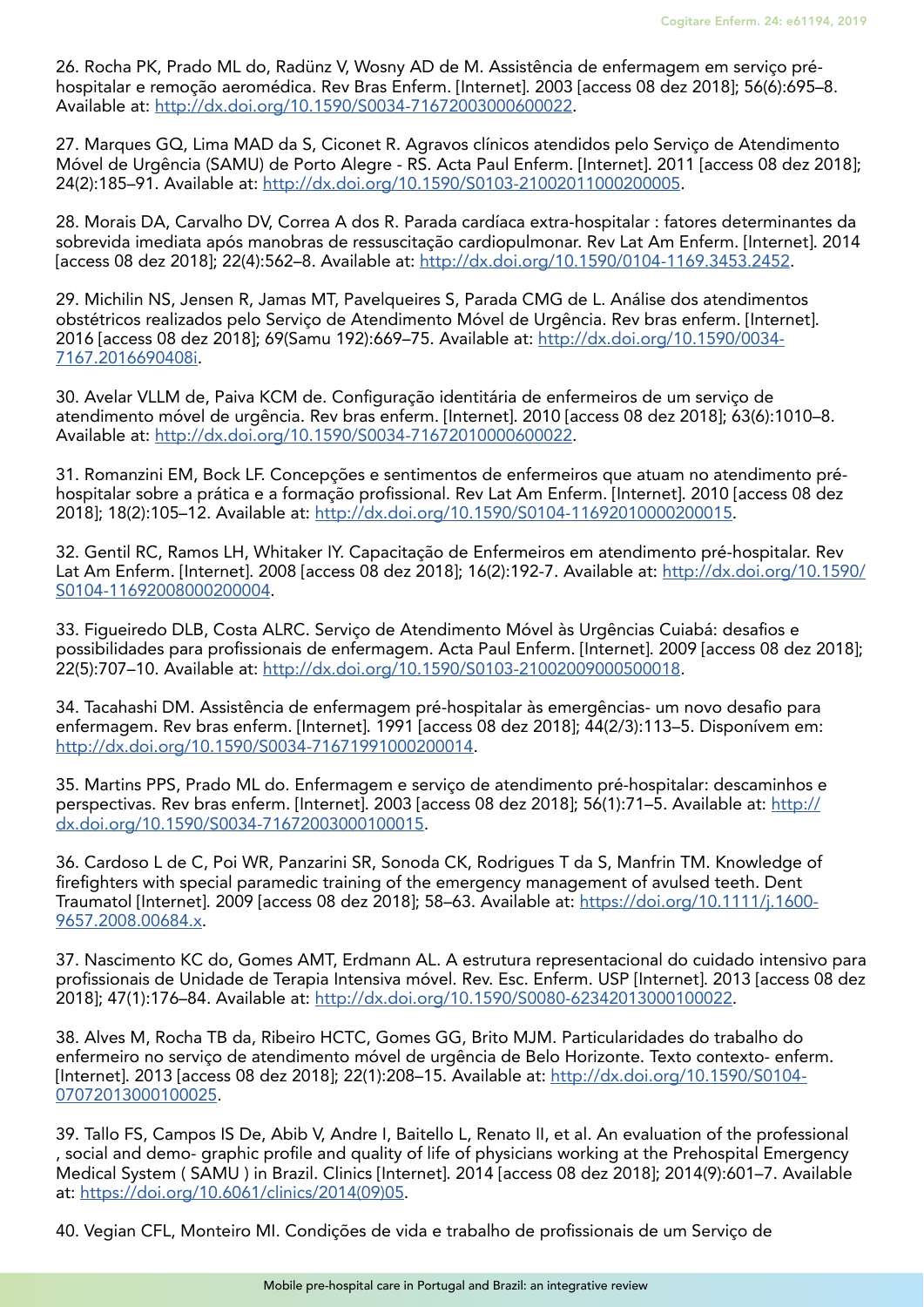Atendimento Móvel de Urgência. Rev Lat Am Enferm. [Internet]. 2011 [access 08 dez 2018]; 19(4): 1018- 24. Available at:<http://dx.doi.org/10.1590/S0104-11692011000400022>.

41. Velloso ISC, Araújo MT, Nogueira JD, Alves M. Serviço de atendimento móvel de urgência: o trabalho na vitrine. Texto contexto- enferm [Internet]. 2014 [access 08 dez 2018]; 23(3): 538-46. Available at: [http://](http://dx.doi.org/10.1590/0104-07072014000030013) [dx.doi.org/10.1590/0104-07072014000030013](http://dx.doi.org/10.1590/0104-07072014000030013).

42. Zapparoli A dos S, Marziale MHP. Risco ocupacional em uniades de Suporte Básico e Avançado de Vida em Emergências. Rev bras enferm. [Internet]. 2006 [access 08 dez 2018]; 59(1):41–6. Available at: <http://dx.doi.org/10.1590/S0034-71672006000100008>.

43. Paiva MHRS, Oliveira AC. Fatores determinantes e condutas pós-acidente com material biológico entre profissionais do atendimento pré-hospitalar. Rev bras enferm. [Internet]. 2011 [access 08 dez 2018]; 64(2): 268-73. Available at: [http://dx.doi.org/10.1590/S0034-71672011000200008.](http://dx.doi.org/10.1590/S0034-71672011000200008)

44. Oliveira AC, Souza LAC, Paiva MHRS. Acidentes ocupacionais por exposição a material biológico entre a equipe multiprofissional do atendimento pré-hospitalar. Rev. Esc. Enferm. USP. [Internet]. 2009 [access 08 dez 2018]; 43(3):677–83. Available at: [http://dx.doi.org/10.1590/S0080-62342009000300025.](http://dx.doi.org/10.1590/S0080-62342009000300025)

45. Tipple AFV, Silva EAC, Teles SA, Mendonça KM, Souza ACS, Melo DS. Acidente com material biológico no atendimento pré-hospitalar móvel : realidade para trabalhadores da saúde e não saúde. Rev bras enferm. [Internet]. 2013 [access 08 dez 2018]; 66(3):378–84. Available at: [http://dx.doi.org/10.1590/](http://dx.doi.org/10.1590/S0034-71672013000300012) [S0034-71672013000300012](http://dx.doi.org/10.1590/S0034-71672013000300012).

46. Lopes ACS, Oliveira AC, Silva JT, Paiva MHRS. Adesão às precauções padrão pela equipe do atendimento pré-hospitalar móvel de Belo Horizonte, Minas Gerais, Brasil. Cad Saude Publica [Internet]. 2008 [access 08 dez 2018]; 24(6):1387–96. Available at: [http://dx.doi.org/10.1590/S0102-](http://dx.doi.org/10.1590/S0102-311X2008000600019) [311X2008000600019.](http://dx.doi.org/10.1590/S0102-311X2008000600019)

47. Oliveira AC, Marziale MHP, Paiva MHRS, Lopes ACS. Knowledge and attitude regarding standard precautions in a Brazilian public emergency service : a cross-sectional study. Rev. Esc. Enferm. USP [Internet]. 2009 [access 08 dez 2018]; 43(2):313-9. Available at: [http://dx.doi.org/10.1590/S0080-](http://dx.doi.org/10.1590/S0080-62342009000200009) [62342009000200009.](http://dx.doi.org/10.1590/S0080-62342009000200009)

48. Paiva MHRS, Oliveira AC de. Conhecimento e atitudes de trabalhadores de um serviço público de emergência sobre adoção de precauções padrão. Rev bras enferm. [Internet]. 2011 [access 08 dez 2018]; 64(4):704–10. Available at: [http://dx.doi.org/10.1590/S0034-71672011000400012.](http://dx.doi.org/10.1590/S0034-71672011000400012)

49. Cavagioni LC, Pierin AMG. Risco cardiovascular em profissionais de saúde de serviços de atendimento pré- hospitalar. Rev. Esc. Enferm. USP. [Internet]. 2012 [access 08 dez 2018]; 46(2):395–403. Available at: <http://dx.doi.org/10.1590/S0080-62342012000200018>.

50. Cavagioni LC, Pierin AMG. Hipertensão arterial em profissionais que atuam em serviços de atendimento pré- hospitalar. Texto contexto- enferm [Internet]. 2011 [access 08 dez 2018]; 20(3):235–44. Available at: [http://dx.doi.org/10.1590/S0104-07072011000300003.](http://dx.doi.org/10.1590/S0104-07072011000300003)

51. Mendes AA, Veiga TB, Ribeiro TML, André SC da S, Macedo JI, Penatti JT, et al. Resíduos de serviços de saúde em serviço de atendimento pré-hospitalar móvel. Rev bras enferm. [Internet]. 2015 [access 08 dez 2018]; 68(6):1122–9. Available at: [http://dx.doi.org/10.1590/0034-7167.2015680618i.](http://dx.doi.org/10.1590/0034-7167.2015680618i)

52. Bueno ADA, Bernardes A. Percepção da equipe de enfermagem de um serviço de atendimento préhospitalar móvel sobre o gerenciamento. Texto contexto- enferm. [Internet]. 2010 [access 08 dez 2018]; 19(1):45–53. Available at:<http://dx.doi.org/10.1590/S0104-07072010000100005>.

53. Dantas RAN, Torres G de V, Salvetti M de G, Dantas DV, Mendonça AEO de. Instrumento para avaliação da qualidade da assistência pré-hospitalar móvel de urgência : validação de conteúdo. Rev. Esc. Enferm. USP. [Internet]. 2015 [access 08 dez 2018]; 49(3):381–7. Available at: [http://dx.doi.org/10.1590/](http://dx.doi.org/10.1590/S0080-623420150000300004) [S0080-623420150000300004](http://dx.doi.org/10.1590/S0080-623420150000300004).

54. Viera CMS, Mussi FC. A implantação do Projeto de atendimento móvel de urgência em Salvador/BA: panorama e desafios. Rev. Esc. Enferm. USP. [Internet]. 2008 [access 08 dez 2018]; 42(4):793–7. Available